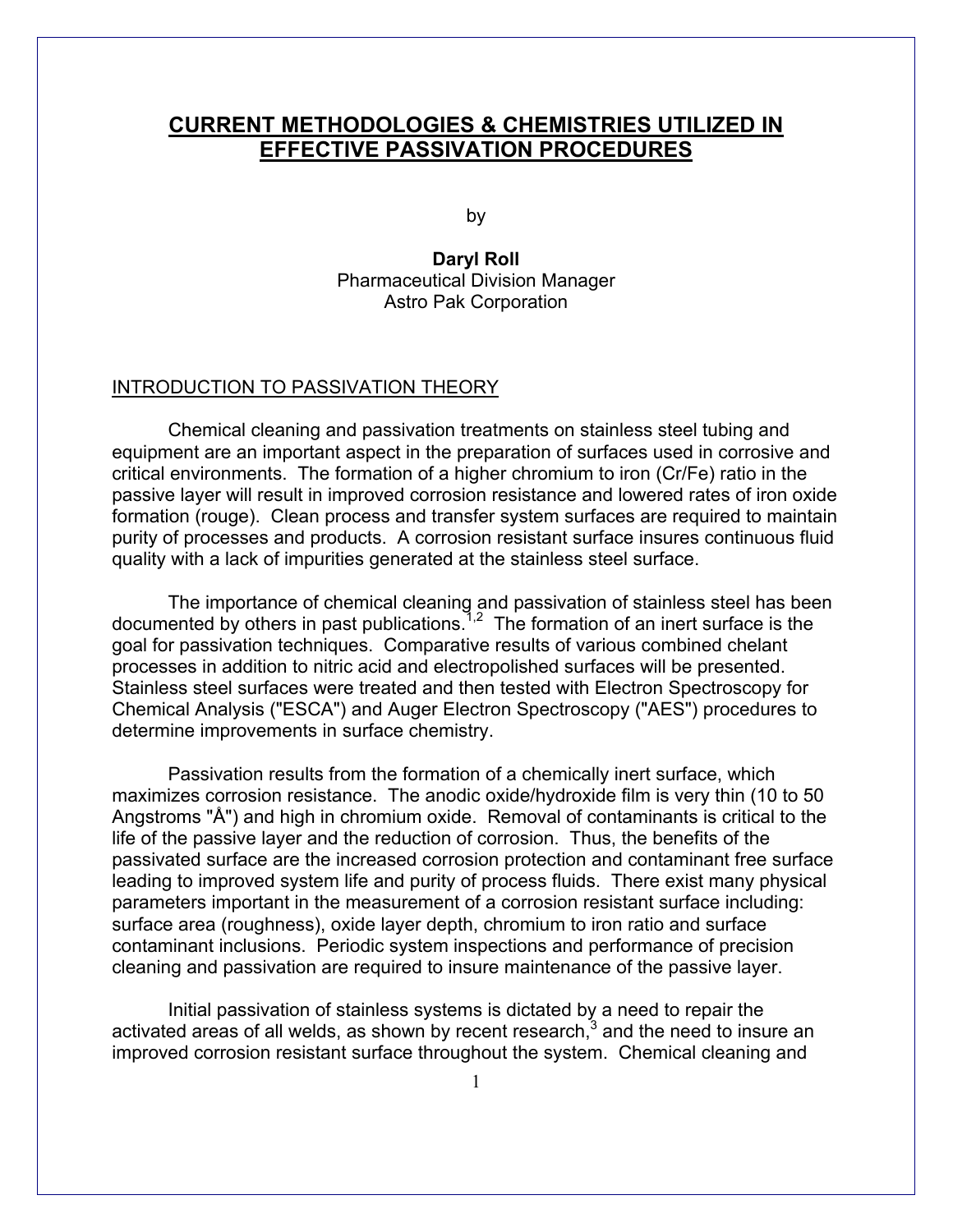passivation removes the adsorbed and included contaminants that provide sites for pitting corrosion as well as iron, which will evolve into rouge formation.

The oxygen concentration is highest near the surface and is vital to an effective passive layer. The measurement of the oxide thickness is important in the evaluation of the quality of the passive layer. The chromium content peaks in the 10 to 20 Å depth and is critical to the corrosion resistance of the surface. The iron concentration increases from the surface through the metal phase to the base or bulk alloy. Migration of iron toward the surface is a natural process and one of the sources of iron for the formation of rouge.

### PHARMACEUTICAL MANUFACTURING APPLICATIONS

Critical water, product and process piping systems are candidates for chemical passivation of the tubing transfer and storage systems. Rouge will form and corrosion will occur under the conditions of use in typical Water for Injection ("WFI"), Reverse Osmosis ("RO"), Distilled Water ("DI"), Clean Steam ("CS"), Clean in Place ("CIP") and process piping systems. All of these systems are subject to precise quality controls and passivation requirements. This corrosion problem is intensified in systems using high temperatures, aggressive process chemicals and ultra pure water.

Operational conditions often lead to the formation of rouge deposits on the surface and will continue to self catalyze and attack into the base metal phase. This will begin to contaminate the process fluids with corrosion products (iron oxide, aluminum oxide and silicates). Surface smoothness degradation will escalate as corrosion increases. Proper chemical cleaning and passivation processes can complete the removal of these deposits, restoration of the passive surface.

Austenitic stainless steels are the most common utilized materials in the critical process applications. An analysis or compositional chart lists the minor components commonly found in the internal phase of the AISI 300 series and include carbon, manganese, phosphorus, sulfur and silicon.

Carbon delivers stabilization of the liquid melt and the formation of austenite. Carbon can form chromium carbides, which cause a chromium depletion zone nearby.

Manganese is a strong carbide and sulfide former which helps to eliminate chromium carbides and graphite formation.

Manganese and chromium both form carbides in weldment zones.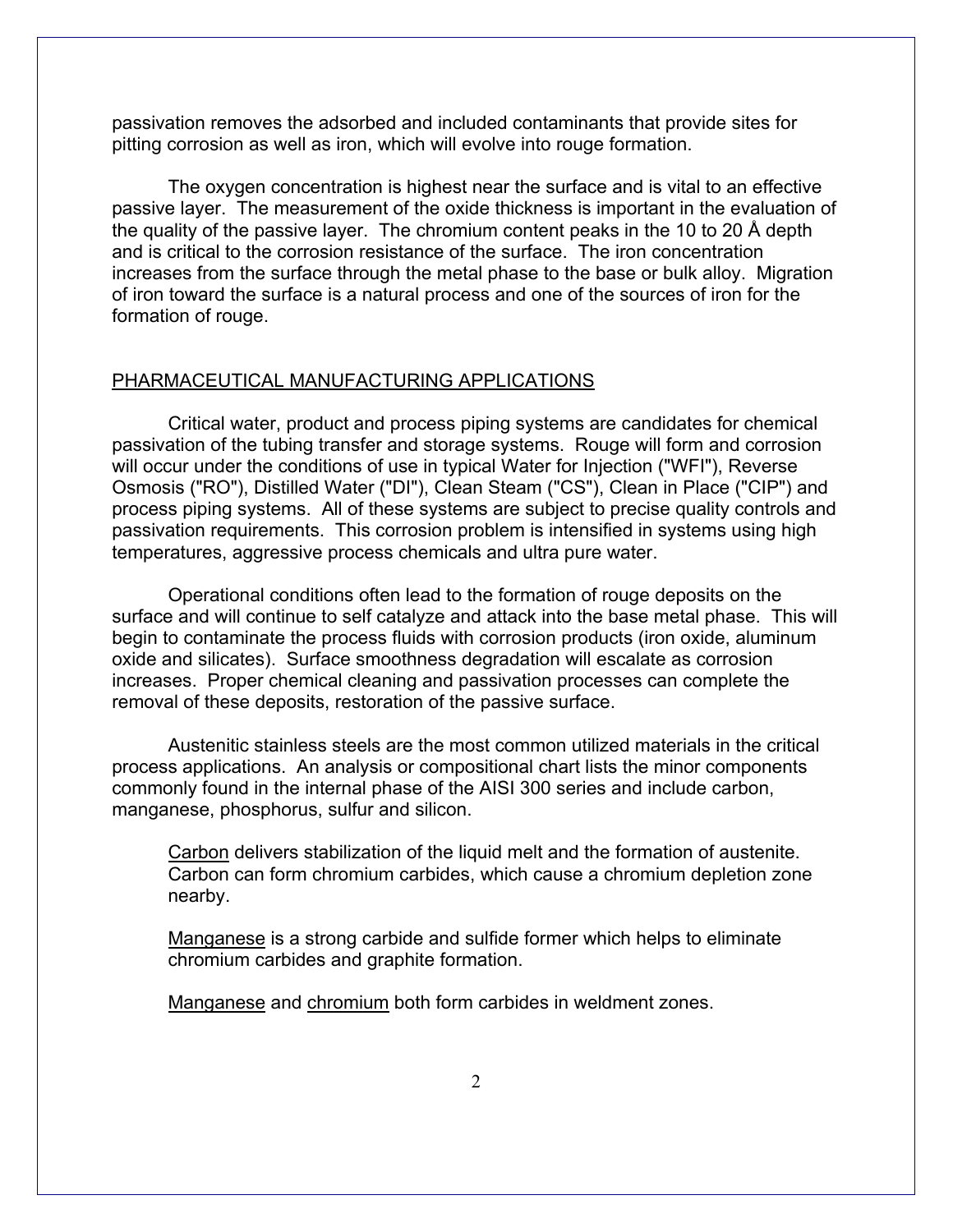Phosphorus and sulfur stimulate carbide formation; however, they can both form sulfide inclusions on the surface.

Silicon is a graphite stabilizer but is neutralized by Manganese.

Aluminum is often found in trace amounts to reduce porosity and increase strength, but forms inclusions which result in pitting corrosion.

Stainless steel chemical concentrations change from the internal phase or bulk alloy, which is generally the specified alloy composition, up to the metal phase area (between 200 and 50 Angstroms below the surface), which is higher in chromium, molybdenum and nickel. The final surface, or passive layer (from 50 Å to the surface), consists of hydrolyzed or oxidized compounds high in chromium, carbon and oxygen, and is also lower in iron and nickel. The increased concentration of nickel and molybdenum in the metal phase stabilizes the high chromium oxide in the passive layer. The aluminum and sulfide inclusions are often found in the passive layer and require removal or will generate sites of pitting corrosion. These inclusions and contaminants are found in most stainless steels, since the source of base metal is recycled materials containing trace metals.

### PASSIVATION - THE PROCESS

Surface cleanliness is important to product purity and passivation processing.<sup>4</sup> Clean stainless steel surfaces during start-up of newly constructed systems are critical for the purity of products and processes. The following requirements can assure a clean and passive surface:

- $\triangleright$  The surfaces need to be free of oil, marks and organic films. The degreasing of the system can be completed with an alkaline detergent solution and tested with the water break test as described in ASTM A-380.
- $\triangleright$  All surfaces need to be free of iron contamination and inclusions. Removal of free iron and iron compounds can be accomplished with the use of passivation solutions. The inclusions will require special treatment, or the use of chelants. The Ferroxyl test (ASTM A-380) is very sensitive at identifying free iron on the surface.
- $\triangleright$  Secure closure of all openings after cleanliness is attained. Ensure there is an absence of non-compatible metal components in the system and no dead legs present.
- $\triangleright$  Welding is to be free of significant heat tint and smeared layers from wire brushing. Compliance to be verified with borescope and visual inspection for all of the above requirements.<sup>5</sup>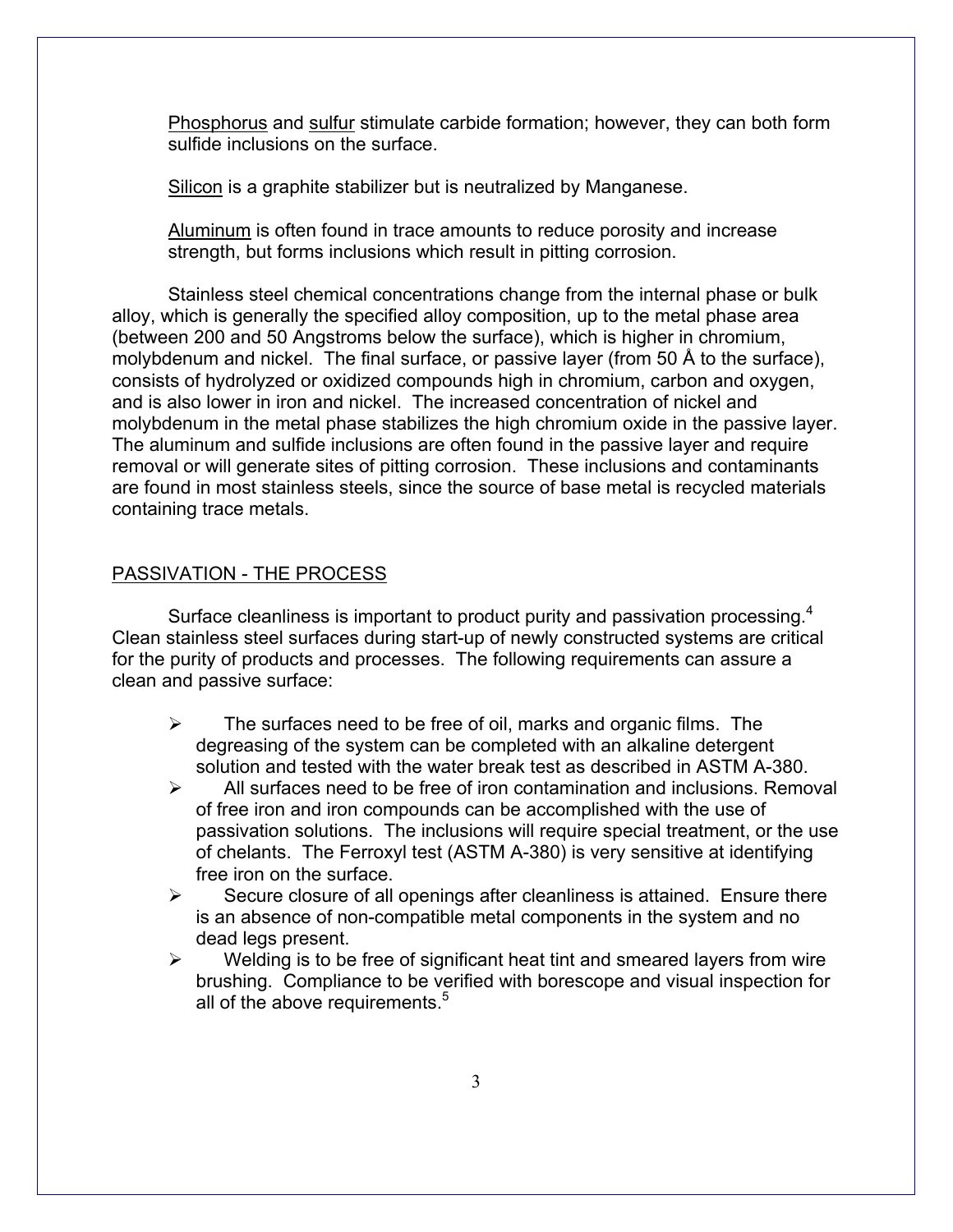The chemical passivation process can be performed by many techniques including the use of mineral acids or citric-based chelant systems. Nitric acid and other mineral acids are effective on removal of iron; however, they will not remove many of the inclusions or other surface metal contaminants.

Citric acid together with other chelants dissolves surface contaminants and iron compounds. They also continue to keep the dissolved ion attached to the chelant so that precipitation or deposition of the contaminant will not occur, allowing complete flushing of the contaminants from the system with rinse waters. These chelants are generally of similar chemical structure and contain multiple acid groups, which are subject to pH and ionic strength effects. They can be effective on different compounds under various conditions. EDTA (Ethylene diamine tetra acetic acid) is another example of a chelant that can be utilized under various conditions to specifically dissolve and remove certain metal and non-metal contaminants particularly aluminum, sulfides, calcium, manganese silica, carbon and silt).

A series of studies were performed to establish optimum techniques in the chelant passivation treatment of electropolished and non-electropolished surfaces. Citric acid and a series of chelants can be used to dissolve the iron, residual metal and organic contaminants. The mineral acids dissolve the iron and then the ions are free to precipitate if conditions change. ESCA results of the chromium to iron ratio (Cr/Fe) for various test conditions on 316L samples are listed in Figure 1.

Electropolishing is an electrochemical process, which removes surface material to produce a smoother passivated and corrosion resistant oxide film. It removes hydrocarbon contaminants and flattens the morphology of the surface by removing the peaks, cracks and crevices. This process removes contaminants, stress and strain that often result in pitting and stress corrosion.<sup>5</sup>

Electropolishing yields a surface condition with a carbon level of 40 to 50% atomic percent. The Cr/Fe ratio is generally between 1.3 and 1.6, an oxide layer depth of 15 to 25 Å and an improved smoothness. The surface smoothness can be improved by a factor of 2. The Cr/Fe for the surface is increased with chemical passivation techniques.

### WELDING AND THE HEAT AFFECTED ZONE

The welding process will generate a significant change in the chemistry of the surface elements from the weld bead area through the heat-affected zone. The corrosion resistance is dramatically reduced throughout most of the weld area. Recent studies show the chromium concentration is less than 10% in the weld bead area and less than 15% in the HAZ (Heat Affected Zone). $3$  With the resultant Cr/Fe ratios less than 1, these areas will generate iron oxide rouge under nearly all conditions. The low chromium content of the weldment area is present with a higher concentration of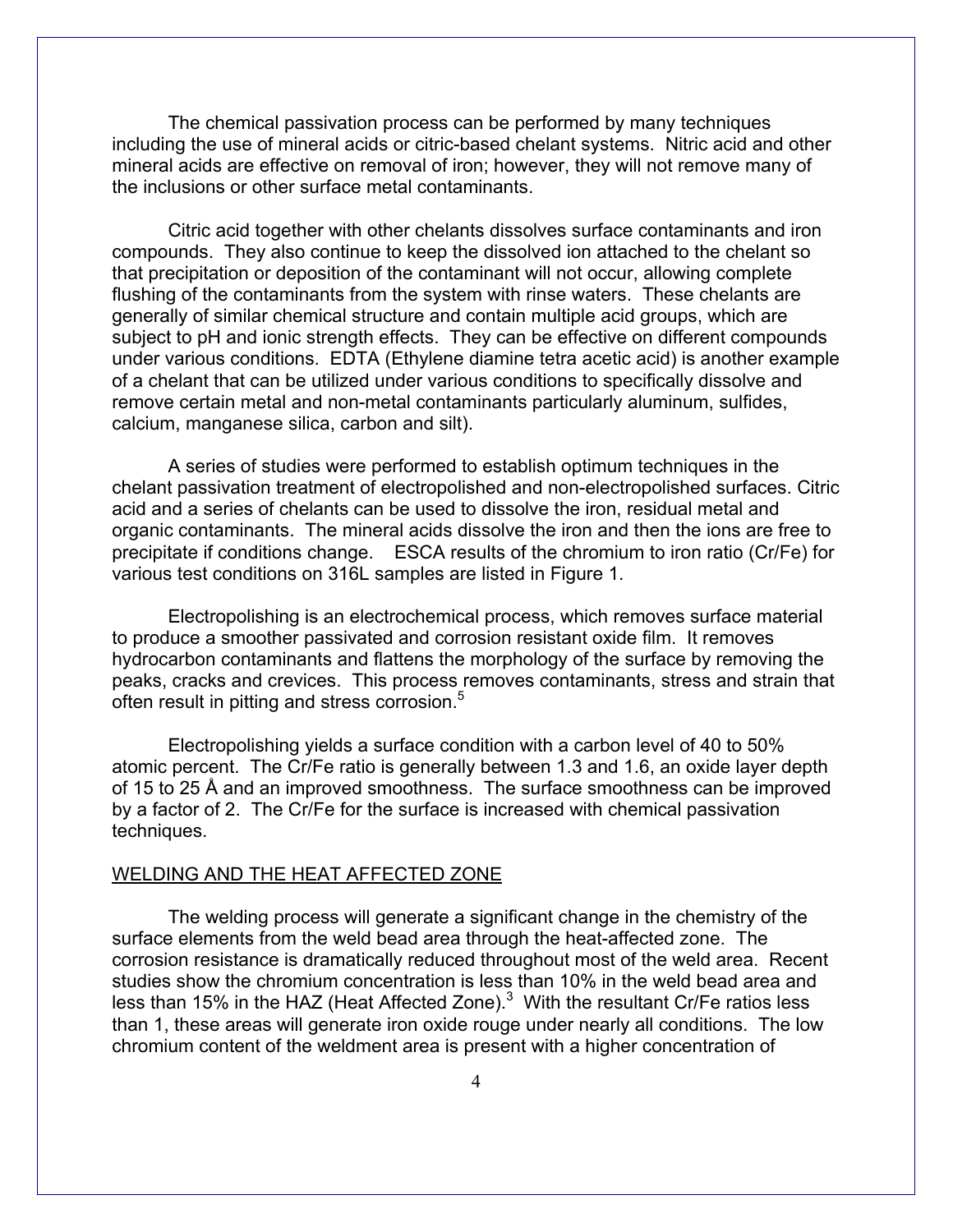manganese, peaking at the heat tint band. These areas have been reported as susceptible areas for corrosion. This presents a significant reason for post weld passivation.

The formation of oxides and heat tint compounds were found to depths below 100 Å. Passivation processes are generally considered to affect a depth of only 50 Å and are relatively transparent. This indicates that passivation processes alone will not remove the heat tint discoloration. Therefore heat tint may still be present after passivation, even though the surface will contain a passive layer and be corrosion resistant.

Citric chelant passivation treatments resulted in the restoration of uniform chromium enriched passive layer with a chromium to iron ratio of approximately 2.0. This meets typical industrial specifications for the establishment of a corrosion resistant passive layer. After the chelant passivation treatment, the chromium concentration is generally 20 atomic percent and an iron concentration of approximately 10 atomic percent.<sup>3</sup>

#### EVALUATIONS, RESULTS AND COMPARISONS

Performance evaluation and quality control techniques are a vital part of the passivation process. The monitoring of the chemical passivation process is provided through the use of a spectrophotometer for the evaluation of the iron removal rate. This is the common verification technique used in field operations to determine the establishment of a passive layer with the removal of iron. The Ferroxyl test (ASTM A-380) is a second requirement for the establishment of the verification of free iron removal from the surface. Conductivity of the rinse fluids is monitored for determination of effective flushing and removal of all residual chemicals. AES and ESCA quality control testing of representative samples may also be utilized in new facility construction projects and passivation process analysis.

Compliance requirements and procedural verification are critical in the performance of chemical treatments in the high technology and industries falling under federal regulations. The certification and validation package for passivation processes is of special importance. It should contain specific procedural documentation, certificate of passivation and acceptance, quality control testing logs, chemical batch records, certificates of chemical analysis and a detailed scope of included systems and designations of treated equipment.

The material performance and quality can be measured with the analysis techniques of ESCA, AES, and SEM (Scanning Electron Microscopy). These analytical techniques illustrate the elemental composition of the surface and the chemistry of the stainless steel with depth in the outer 100 Angstroms. These results will show the quality of the passive layer and its expected resistance to corrosion.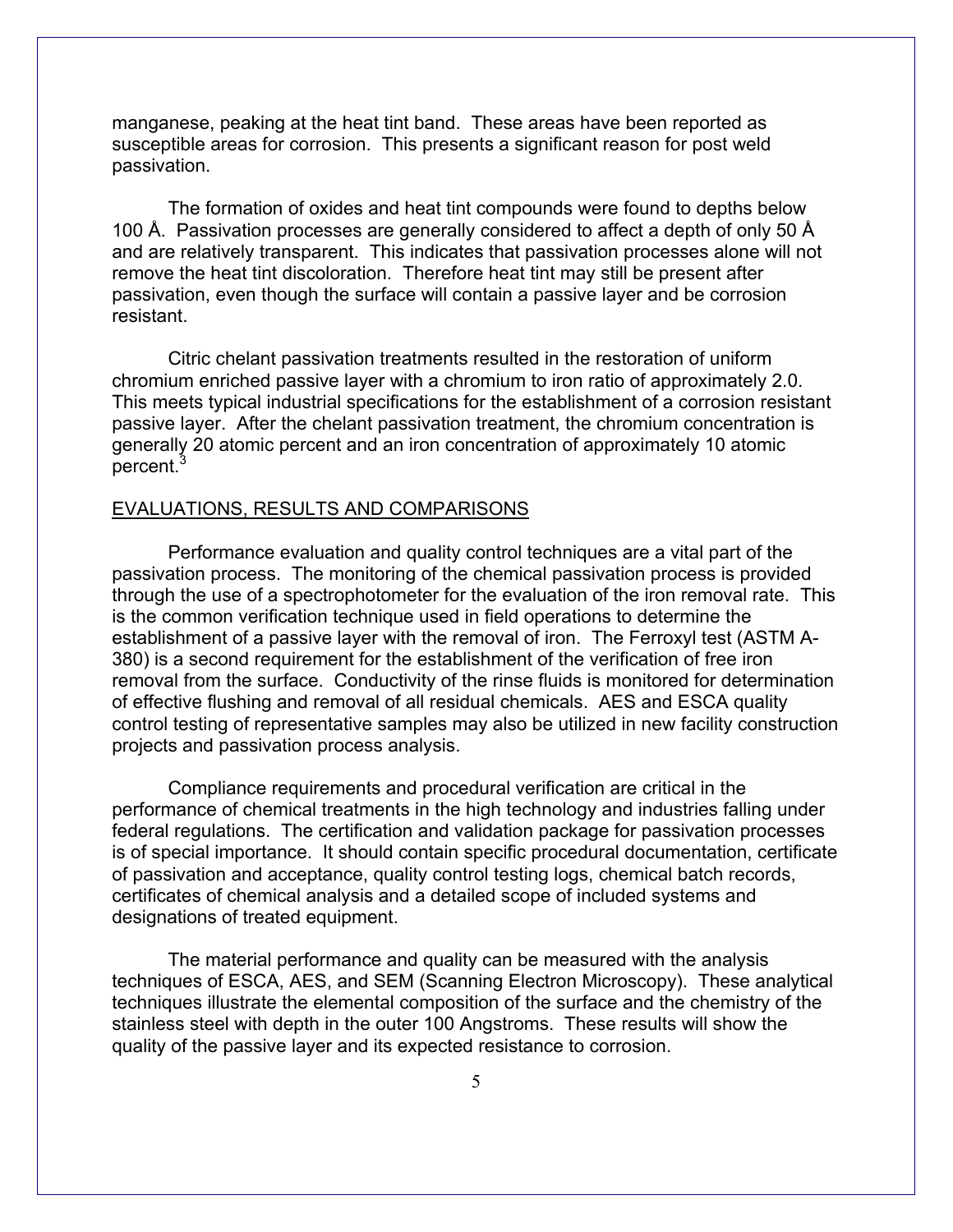AES profile test results are shown in Figure 2. Sample C is a graph of a sample that has been electropolished and subsequently passivated with a citric/chelant process. Sample A is a sample that has been electropolished with no further chemical treatment. These graphs illustrate the incremental improvement in the Cr/Fe ratio with the citric/chelant passivation technique.

Comparative experimental testing of mineral acid passivation techniques and a citric based chelant treatments provided clear evidence that citric acid systems were more effective and provided a higher Cr/Fe ratio. Corrosive environments testing indicated significant improvement in reduced rouging tendencies with the citric/chelant systems.

The first set of results is for electropolished samples with/and without chemical passivation treatments. The nitric acid passivated stainless sample is shown with a 1.8 Cr/Fe ratio, which is higher than the natural 2B surface of 1.7. Results of ESCA testing for citric acid based passivation systems show an improvement to an advantageous 2.0 to 2.5 Cr/Fe ratio. The second set of results is for Non-Electropolished samples. The control sample with no chemical treatment has a Cr/Fe ratio of 1.5. The citric/chelant systems show improved ratios of 2.0 to 2.2.

Further testing with the addition of a chemical intensifier during the passivation treatment and the use of an oxidizing solution treatment after passivation resulted in similar improvements in the Cr/Fe ratio from base conditions. These results are shown in figure 5-8. Improved oxide depth and carbon removal is shown in these samples with the AES testing.

#### LOOKING AHEAD

Environmental considerations are important when designing and utilizing chemical cleaning and passivation treatment systems. Nitric and other mineral acids are hazardous chemicals and present distinct safety, waste and environmental hazards. Citric acid based systems use non-hazardous food grade materials that pose very few environmental concerns. Personnel safety, risk of hazardous material spills and waste disposal alternatives are important liability considerations in the choice of a passivation treatment.

Maintenance of critical systems and their state of passivity is crucial to their longterm condition and effect on product quality. Systems should be inspected routinely to ensure that rouge or corrosion products are not building up or leading into the system. Regular inspection and record keeping practices can assist in the evaluation of water treatment quality, the process piping condition and the need for precision cleaning and passivation. Removal of rouge deposits is important in the preparation of a system to produce highest quality products and for the subsequent passivation of the surface.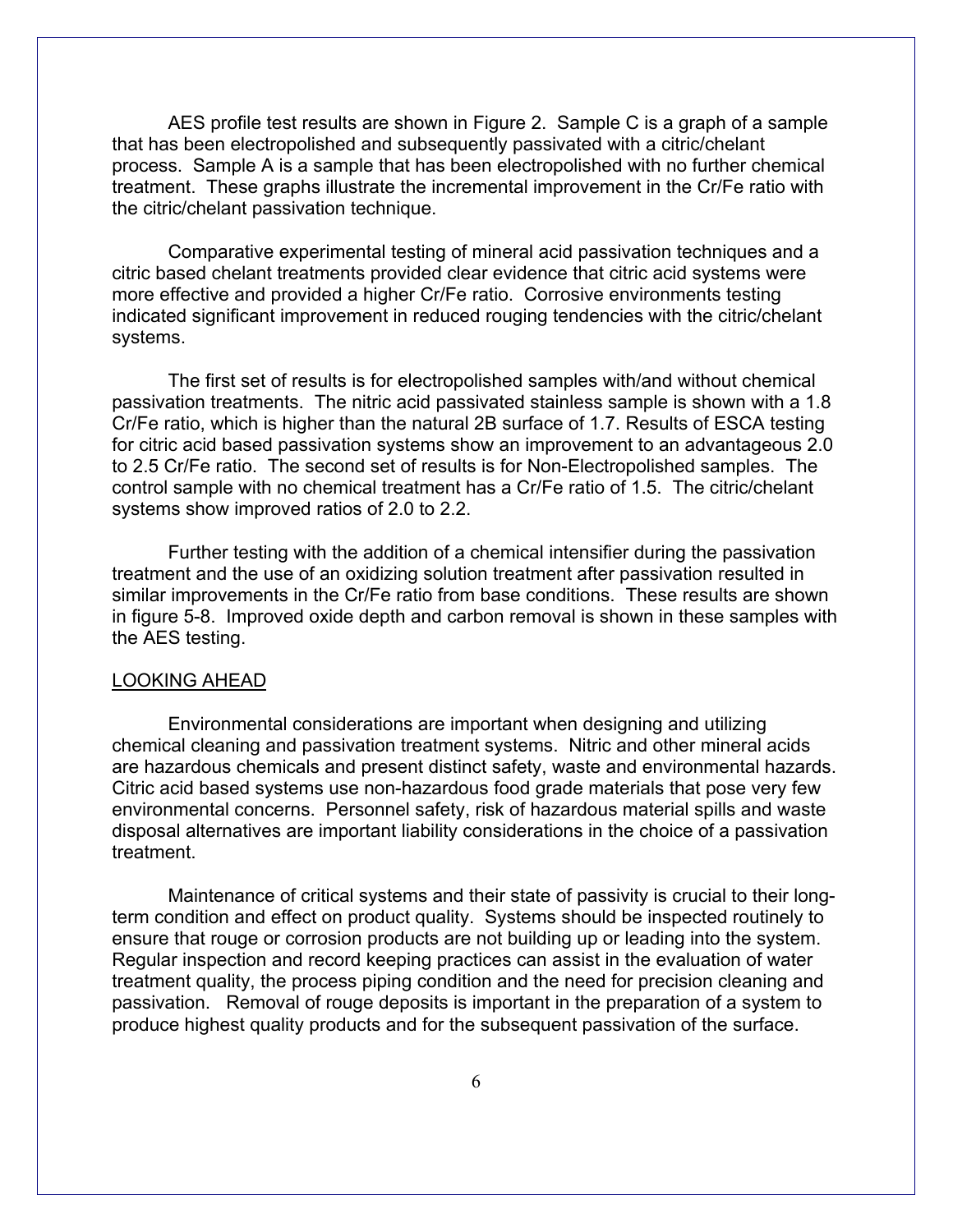#### CONCLUSIONS

The basic method of natural passivation is exposure of the stainless steel surface to air. The 2B finish is uniform, clean and durable. Nitric acid passivation treatment removes excess iron and some adherent contamination; however, it does not remove aluminum inclusions. Electropolishing removes material in a controlled manner while smoothing the surface. Mechanical cleaning methods leave a smeared surface layer of lower corrosion resistance. Passivation processes are required after any mechanical surface treatment or welding. Pickling is a chemical process, which aggressively removes surface material and generally results in a rougher surface. Heat tint is a potential source of rouging and batch process contamination.

Improved surface finish treatments are available including advanced citric/chelant passivation techniques that result in improved corrosion resistance. The chelant passivation processes were tested for Cr/Fe ratios. Significant improvements in these ratios were cited in the results and resultant higher corrosion resistance has been shown to follow.

# **ESCA Analysis and Results**

### **ELECTROPOLISHED SAMPLES:**

| <b>SYSTEM</b>                       | <b>CHROMIUM/IRON RATIO</b><br>(Cr/Fe) | <b>OXIDE RATIO</b><br>(CrO/FeO) | <b>OXIDE THICKNESS</b> |
|-------------------------------------|---------------------------------------|---------------------------------|------------------------|
| No Chemical Treatment -<br>Sample A | 1.7                                   | 2.3                             | $26 \text{ Å}$         |
| Nitric Acid -<br>Sample B           | 1.8                                   | 2.9                             | $22 \text{ Å}$         |
| Citric/Chelant -<br>Sample C        | 2.4                                   | 3.2                             | 30Å                    |
| Citric/Chelant -<br>Sample D        | 2.5                                   | 3.6                             | 32 Å                   |
| Citric/Chelant -<br>Sample E        | 2.0                                   | 3.0                             | 24 $\AA$               |
| Citric/Chelant -<br>Sample F        | 2.0                                   | 2.6                             | 25 Å                   |